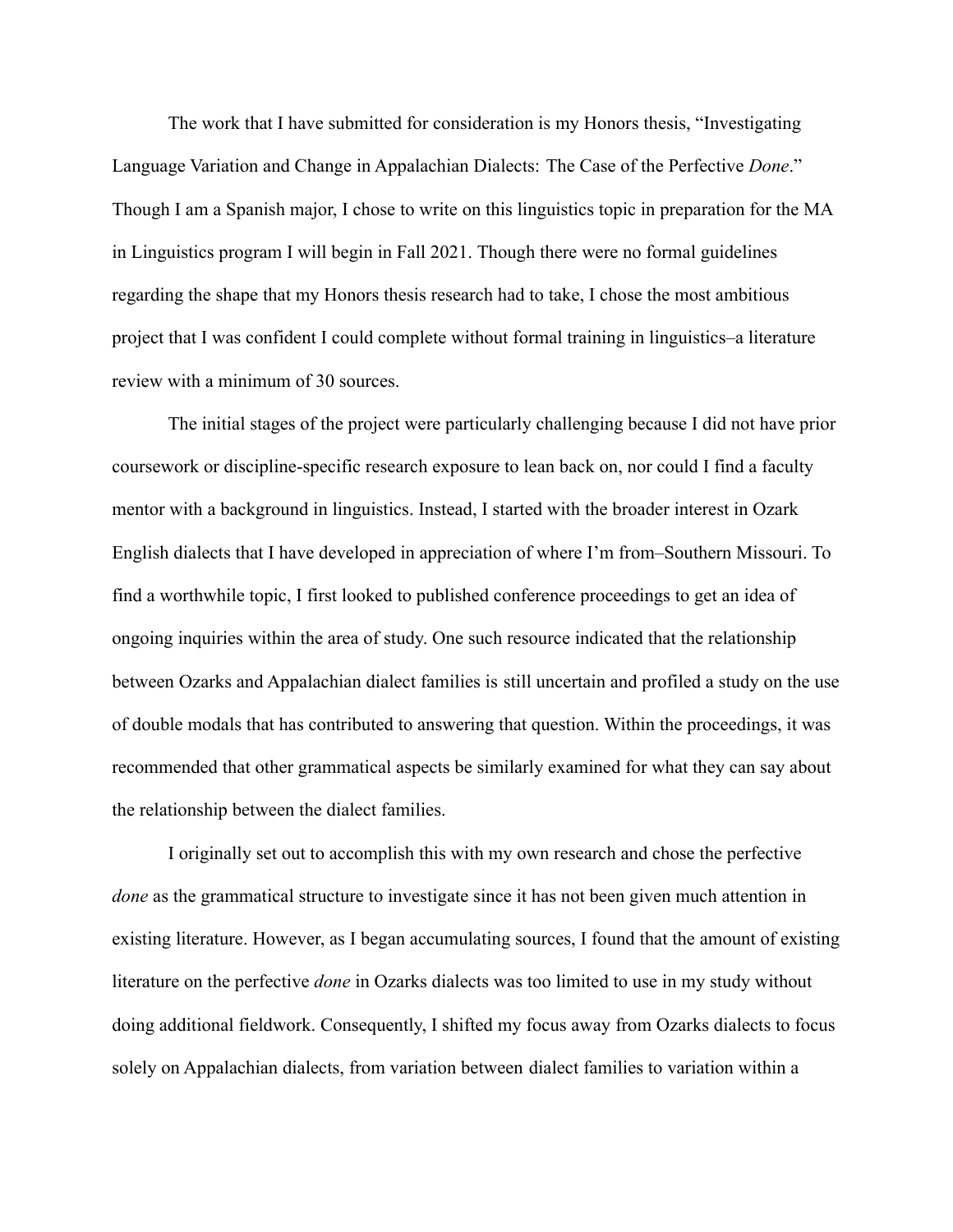single dialect family. I also chose to limit my research to developments that have occurred in the past 50 years–an appropriate time frame when studying language variation. Doing so also narrowed my comprehensive review to a manageable scope such that I could conclude that I accounted for every source that included a quantitative record of the frequency of occurrence of the perfective *done* in the speech of native Appalachians.

In the initial stages of research, I referenced the Research Tools LibGuide to learn how to use Zotero. In compiling my bibliography, I used OneSearch and discipline-specific journals to identify relevant materials, including books, e-books, peer-reviewed journal articles, periodicals, master's theses and dissertations, speeches and presentations, encyclopedias and dictionaries, textbooks, and the aforementioned conference proceedings. Textbooks proved especially useful in catching me up to speed on linguistic theory and prominent figures in the subfield of language variation and change, in addition to giving me the basic vocabulary for framing my research, which in turn helped me refine and redefine my search terms. I also relied heavily on bibliographic entries in the sources themselves. Due to COVID-19 and the inability to access library materials and services in-person, a number of these sources were difficult to procure, but by making consistent use of Interlibrary Loans via Link+ and ILLiad and requesting materials by mail, I acquired every source that I identified as potentially useful.

The majority of my literature review is dedicated to evaluating the validity, reliability, and contributions of the studies that provide the quantitative data cited in my research. I also assessed the authority of these sources based on the reputability of their respective publications, as well as the authors' previous work in and overall contributions to the field of linguistics and their affiliated institutions or sponsoring agencies. Additionally, these key studies vary in rationale, methodology, claims, and findings, and my analysis reconciles these aspects in the